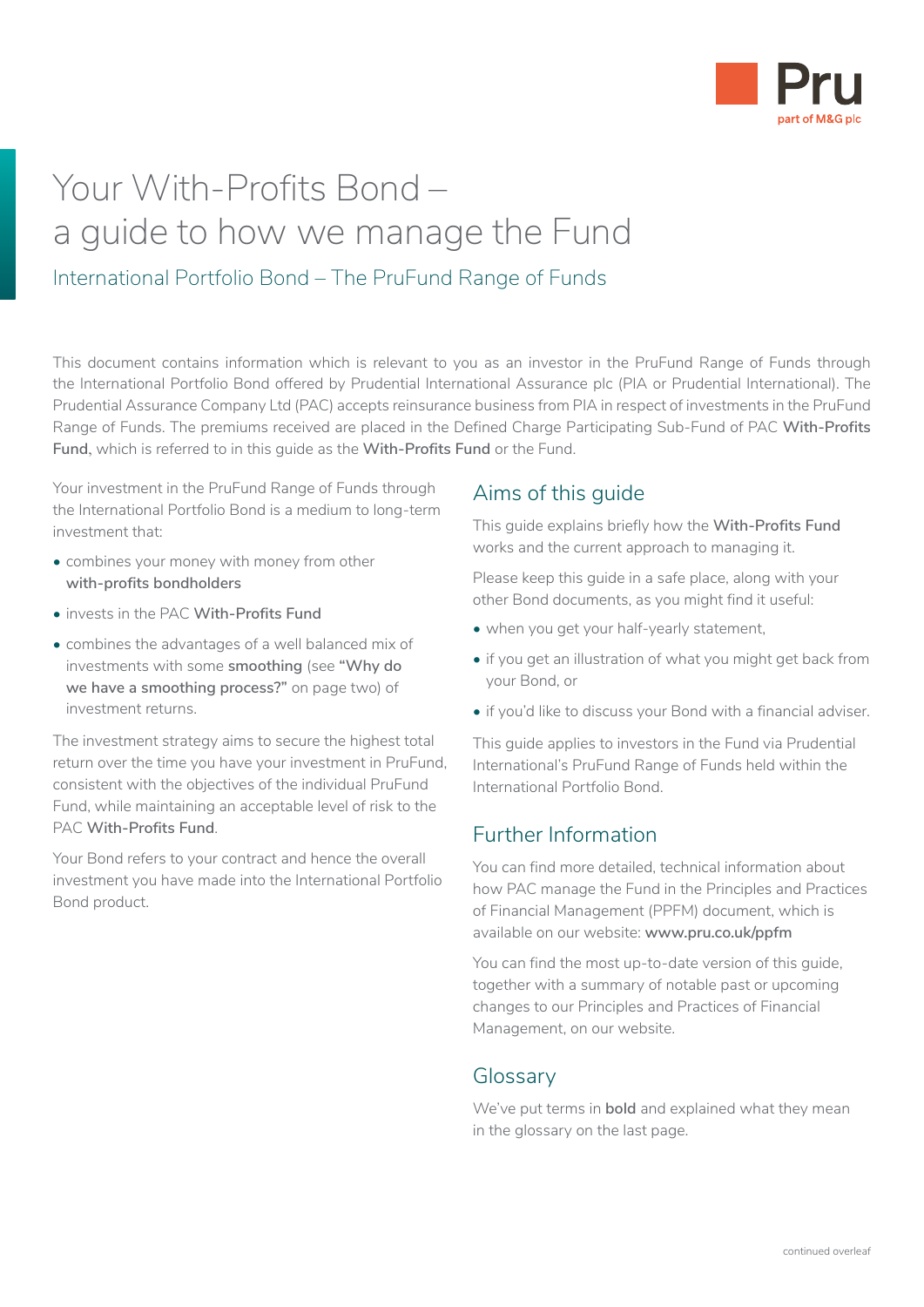### What's a with-profits investment?

It's an investment that shares in the profits of a with-profits fund.

When you take money from your investment in the **With-Profits Fund**, the difference between the value of the units withdrawn and the investment you made to buy them (less charges) represents your share of the profits of the Fund.

We aim to grow your money invested in the **With-Profits Fund** over the medium to long term.

### How does our With-Profits Fund work?

We combine and invest money from all of our **with-profits bondholders** in the Defined Charge Participating Sub-Fund of the PAC **With-Profits Fund**. The Fund has a wide range of investment types which we generally refer to as assets.

Investment performance, that is, the change in value over time of the assets held by the **With-Profits Fund**, usually has the biggest effect on the value of your Bond. You can find more detail on the factors that might affect the value of your investment in PruFund on page four.

### Why do we have a smoothing process?

Like most stockmarket based investments, the value of the underlying funds change daily, sometimes increasing and sometimes decreasing. We use a smoothing process that aims to reduce the impact of these movements over the short term.

The PruFund Range of Funds has an established smoothing process which uses Expected Growth Rates, and where necessary, Unit Price Adjustments, to deliver smoothed returns, and provide some protection from some of the extreme short – term ups and downs of direct stockmarket investment.

# What's the Expected Growth Rate and how do we decide it?

The Expected Growth Rates of the PruFund Range of Funds are the annualised rates which will normally be applied daily to increase the unit price of the Funds. The Directors of PAC set these every three months (quarterly). They'll take into account the investment returns that they expect the assets of the funds to earn over the long term (up to 15 years). They are published for each product, every three months (on the quarter dates) on our website: **[www.pru.co.uk/egr](https://www.pru.co.uk/investments/investment-fund-range/prufund-range/?utm_source=redirect&utm_medium=301&utm_campaign=/egr/)**

The quarter dates are:

- 25 February
- 25 May
- 25 August
- 25 November

or the next working day if the quarter date is a weekend or a UK bank holiday.

The value of your investment in PruFund will normally change in line with this growth rate on a daily basis, through the price of the units you hold (known as the unit price).

### What happens when you invest?

Every time you invest in the PruFund Range of Funds, your money will buy units in the corresponding "fixed rate" account(s) before we move it into your chosen fund(s) on the next PruFund Investment Date. Please note that any units bought on a PruFund Investment Date will be switched on that same day.

The PruFund Investment Date will be the 25th of each month or the next working day if the 25th falls on a weekend or a UK bank holiday.

When your money is in the fixed rate account and waiting for us to move it into your chosen fund on the next (or the same if applicable) PruFund Investment Date it'll grow at the Expected Growth Rate that PAC have set for the fund you've chosen.

Charges to the Bond will apply as normal during this period, but any **smoothing** adjustments, **Unit Price Resets**, or suspension of **smoothing** won't apply.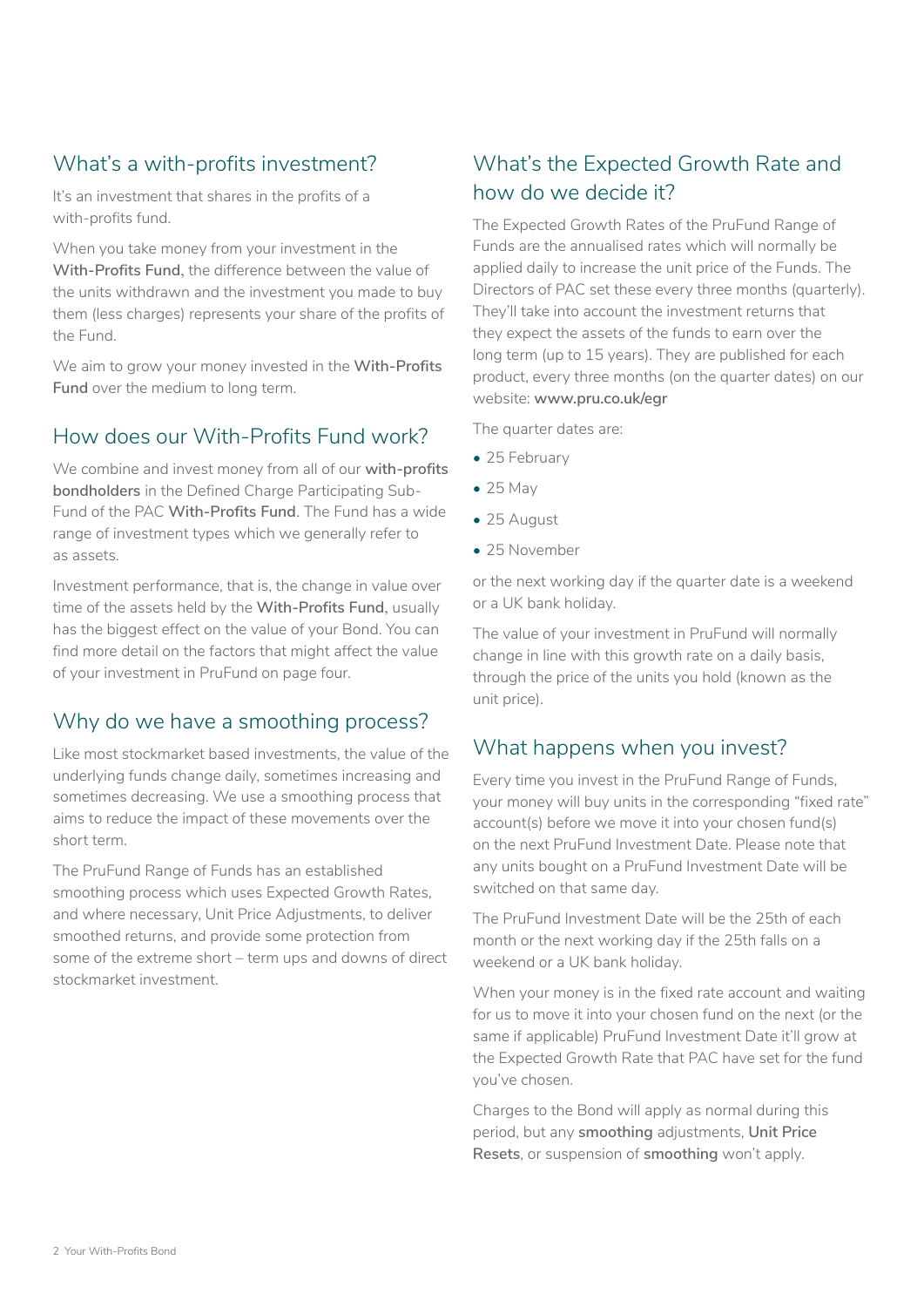# What's the PruFund smoothing process?

When we're talking about prices and describing the **smoothing** process, we use the terms smoothed and unsmoothed:

- The smoothed price which we also call the unit price, increases by the Expected Growth Rate as explained above. We publish this price.
- The unsmoothed price which we work out by dividing the value of the underlying fund by the total number of units. We don't publish this price.

#### **How smoothing works for the PruFund Range of Funds**

Every day, the **smoothing** process checks the gap between the smoothed price and unsmoothed price. For this purpose, PAC calculate the gap using both the unsmoothed price and a five working day rolling average of the unsmoothed price. If the gap is ever equal to or more than the **Daily Smoothing Limit**, PAC will adjust the smoothed price straight away, to reduce the gap to the value of the **Gap After Adjustment** for the relevant fund.

In addition, on each PruFund Investment Date if there is a gap which is equal to or more than the **Monthly Smoothing Limit**, when PAC compare the unsmoothed and smoothed prices for that day, PAC will reduce the gap by half by adjusting the smoothed price. Where necessary, this process will be repeated until the gap is less than the **Monthly Smoothing Limit**.

Any adjustments made to the smoothed price can be down or up, depending on whether it's above or below the unsmoothed price.

#### Please note, the **Daily Smoothing Limit**, **Monthly Smoothing Limit** and the **Gap After Adjustment** will vary by fund. The current values that apply to each fund can be found in the table on the last page.

The smoothed price after any adjustment made will increase at the Expected Growth Rate for the quarter. The unsmoothed price is not published. This protects investors by avoiding speculation over possible smoothed price adjustments.

#### **Can PAC reset the smoothed price?**

PAC may decide to reset the smoothed price of a PruFund fund on a particular day, to protect the **With-Profits Fund**.

If PAC decide to reset, the smoothed price of the affected fund would be adjusted to be the same value as the unsmoothed price on that working day. That adjusted smoothed price will then continue to grow in line with the Expected Growth Rate from the working day after this reset of the smoothed price. This is referred to as a **Unit Price Reset** in other literature.

#### **Can smoothing be suspended?**

There may be occasions where PAC have to suspend the **smoothing** process for one or more PruFund funds for a period of consecutive days, to protect the PAC **With-Profits Fund**. When this happens the smoothed price for the affected fund(s) is set to the unsmoothed price for each day until PAC reinstate the **smoothing** process.

Please note that business written into the International Portfolio Bond PruFund funds is treated entirely separately from other PruFund business, for the purposes of **Unit Price Reset** and **"suspension of smoothing"** criteria and outcomes.

**For more information, please refer to your Contract Conditions and Important Information Booklet.**



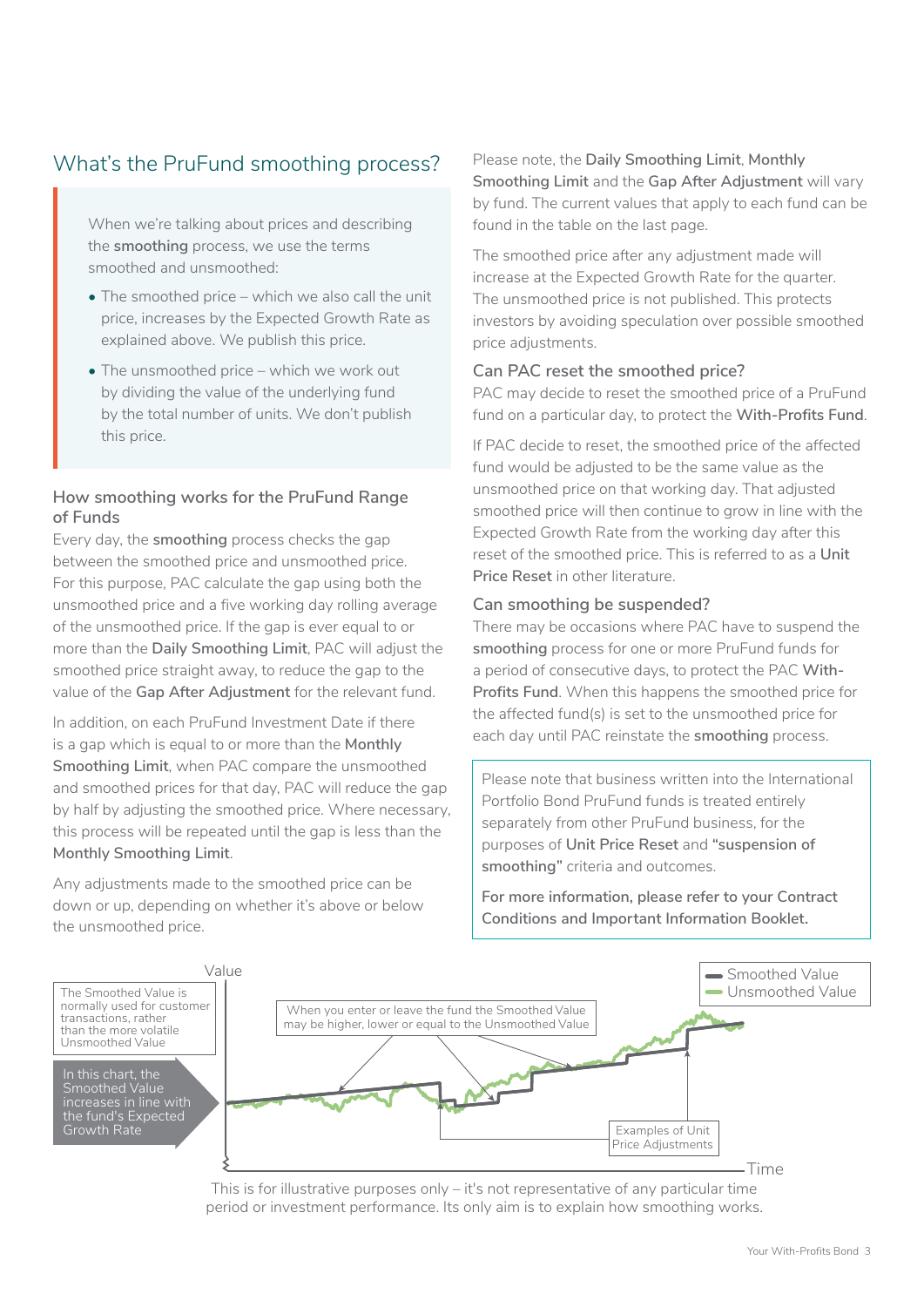### Is the payout guaranteed?

There is no fixed payout amount, as a result of the pricing and **smoothing** mechanisms used for the PruFund Range of Funds (see "What's the PruFund smoothing process?" section).

The value of your Bond might fluctuate, and there could be times when you might not get back the full amount of your original investment.

However, where applicable you could have selected certain product options, which do guarantee a minimum amount you'll get back from your investment – please refer to your product literature for details of these and their relevant charges.

### What affects the value of your PruFund investment?

We aim to be fair to all **with-profits bondholders** by balancing the interests of:

- holders of different types of plans
- **with-profits bondholders** starting plans at different times
- **with-profits bondholders** remaining in the **With-Profits Fund** and those leaving the **With-Profits Fund**
- our **shareholders**.

There are many factors that affect the amount you get back from your PruFund investment. These include:

#### **a) Investment performance**

This usually has the biggest impact on the payout from your PruFund investment.

It depends on several things, including how much of the Fund PAC invest in the different types of assets.

The main asset types are:

- **company shares**
- **property**
- **fixed interest securities**
- **deposits**

PAC invest in a wide mix of these assets in both the UK and abroad.

Over time, the performance of different types of asset varies a lot. So the Fund's expert fund managers might change the asset mix with the aim of maximising the returns for a given risk profile.

#### b) **Smoothing**

**Smoothing**, which is explained on page three, limits the immediate effect of ups and downs in the performance of the different types of assets that the Fund invests in on what you get back from your PruFund investment.

#### c) **Our charges and costs**

We aim to keep the costs of running the business as low as possible and to allocate the costs fairly across all **with-profits bondholders**.

#### **The Key Features Document gives information about the charges applicable to your Bond.**

#### d) **Cost of guarantees and smoothing**

Our charges include an amount to pay for the guarantees and **smoothing** you get.

#### e) **Tax**

Currently, there is no tax payable by the Fund on assets backing PIA business other than any **withholding tax** on some **dividend income**.

#### f) **Other business risks**

Other risks that might affect the value of your Bond include:

• operational risks, such as changes in regulatory requirements or taxation

PAC regularly review risk levels to make sure they're acceptable to the **With-Profits Fund**.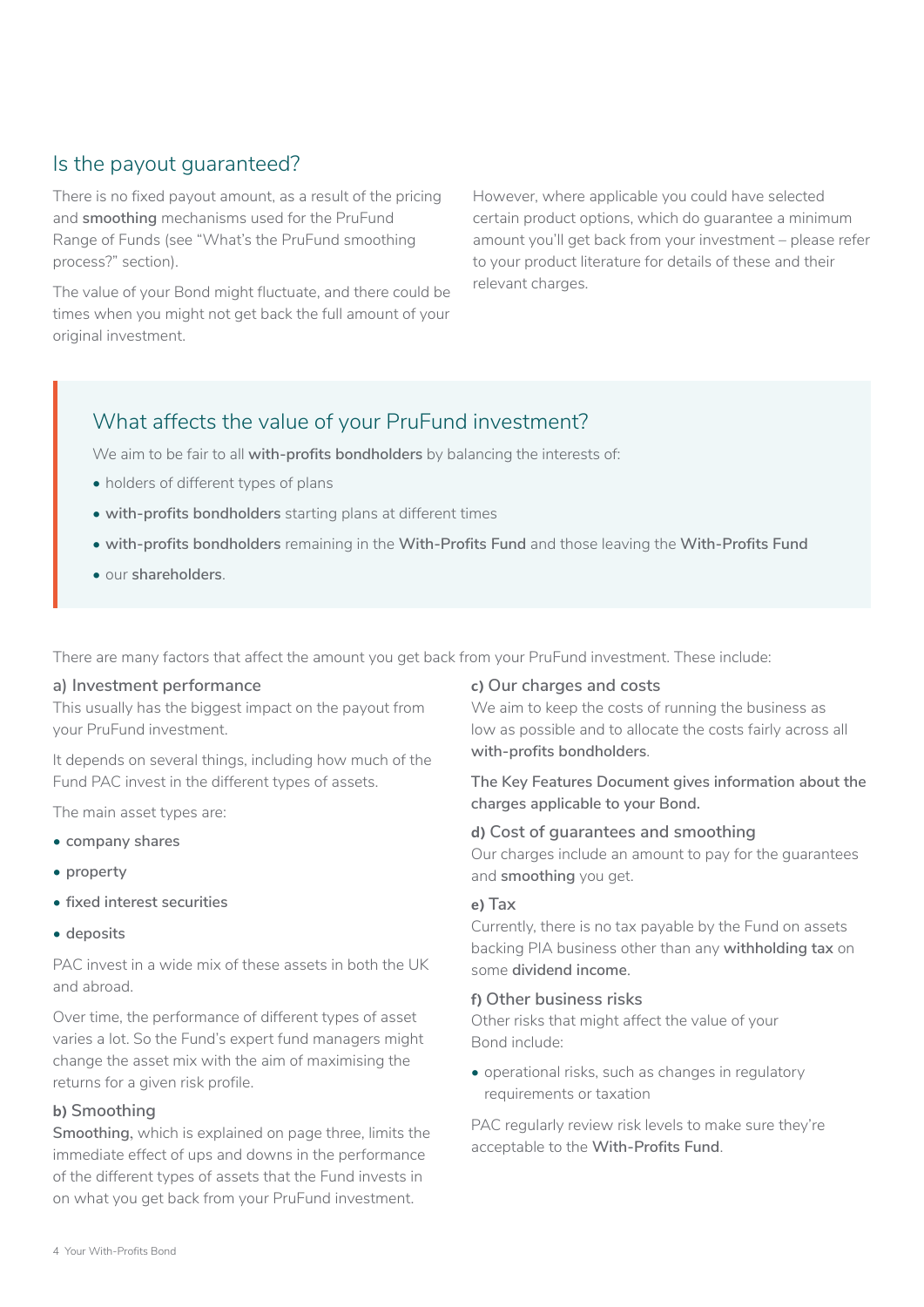# What if you decide to move out of the PruFund Range of Funds?

You might decide to take money from your Bond for one of the following reasons:

- to switch to another one of our funds,
- to cash in your Bond,
- one-off withdrawal, or
- regular withdrawals.

Any cancellation of units as a result of switches or withdrawals from the PruFund Range of Funds might be subject to a delay of up to 28 days to cancel units. The unit price on the final day of this 28 day period will be used as the price of the units for these purposes.

If you're considering moving out of the **PruFund Range of Funds** you might want to speak to a financial adviser.

### What's an inherited estate?

As a long established life assurance company, PAC's **With-Profits Fund** contains an amount of money in excess of the amount PAC expect to pay out to existing **with-profits bondholders** and other investors within the fund. This is known as the **inherited estate**. It has built up over many years from a number of sources and it provides working capital, to support current and future business, including business written in the Defined Charge Participating Sub-Fund.

### How we use the inherited estate

This capital lets you benefit from **smoothing** and guarantees and allows PAC greater flexibility to invest in a wide range of assets.

PAC are also required by regulation to hold a substantial amount of capital in the **With-Profits Fund**. This allows PAC to demonstrate, at all times, that the Fund is solvent and able to meet its obligations to all **with-profits bondholders** and other investors in the fund. The inherited estate provides most of this **solvency capital**.

As **with-profits bondholders** are invested in the Defined Charge Participating Sub Fund they are not entitled to any distribution of the **With-Profits Fund's inherited estate**.

### Where can you find out more?

If you'd like more information about your investment in Prudential International's PruFund Range of Funds please see "Your guide to investing in the PruFund Range of Funds".

We put this guide together as a summary of how the Fund works. However, because we've kept it as short as possible, we've only given you the most important information.

We need to let you know that without all details you'll not have a complete picture. If you do need a detailed technical guide to how PAC manage the With-Profits business, please refer to the Principles and Practices of Financial Management (PPFM). You can find this on our website. If you'd prefer a printed version, please let us know.

In the event of any conflict between this guide and the PPFM, the PPFM will take precedence.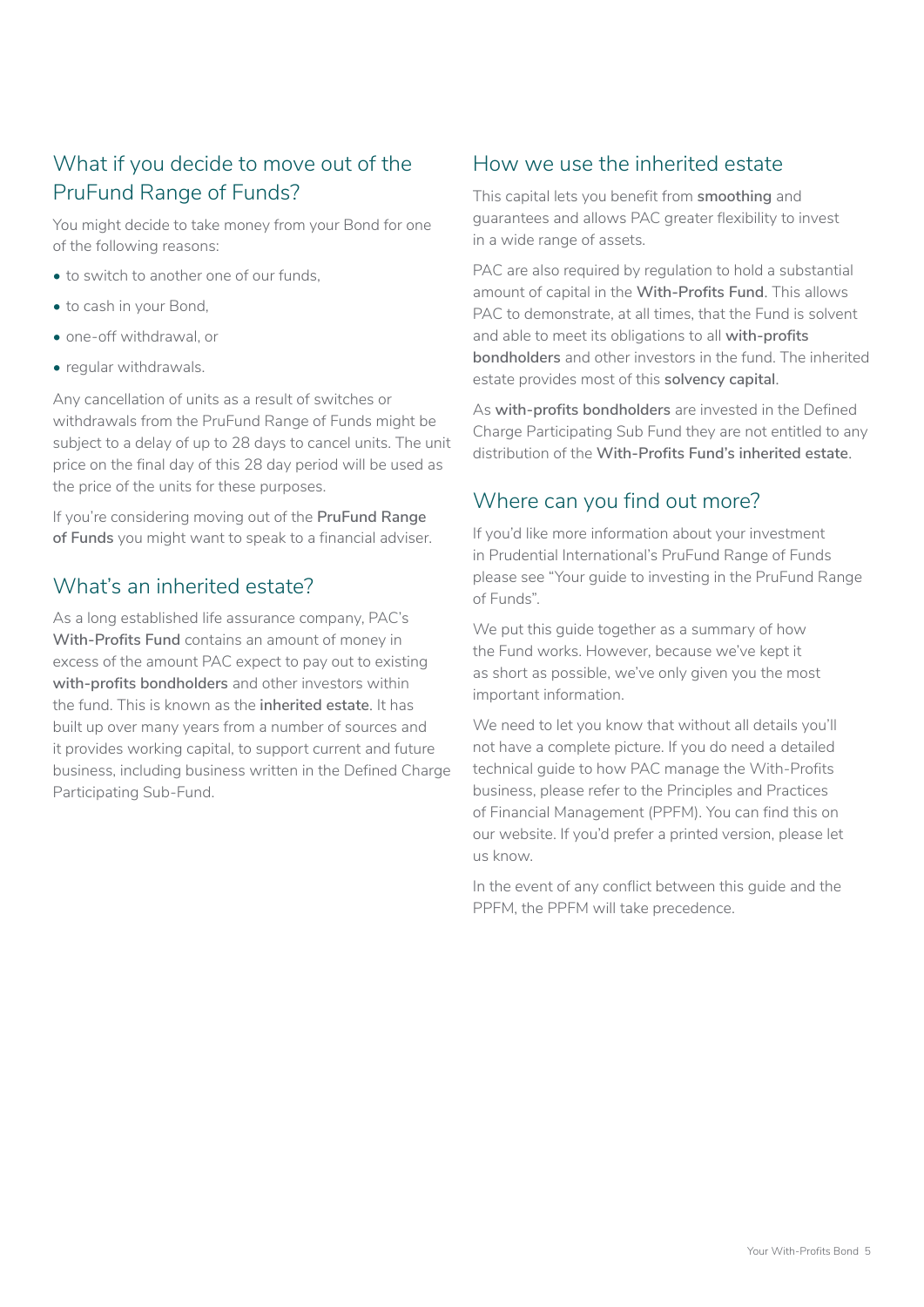# Glossary

This is a glossary to help you with the terms specifically in this guide.

| company shares               | an investment that represents part ownership of a company. Shares are also<br>known as equities.                                                                                                                                                                                                                                                                                                                              |
|------------------------------|-------------------------------------------------------------------------------------------------------------------------------------------------------------------------------------------------------------------------------------------------------------------------------------------------------------------------------------------------------------------------------------------------------------------------------|
| <b>Daily Smoothing Limit</b> | a specified limit (shown as a percentage of the smoothed price), which PAC<br>may choose to vary from time to time and that may differ across the range of<br>PruFund funds. Please see the table below for the current values.                                                                                                                                                                                               |
| deposits                     | cash and other short-term investments that typically earn interest.                                                                                                                                                                                                                                                                                                                                                           |
| dividend income              | payments made by a corporation to its shareholder members.                                                                                                                                                                                                                                                                                                                                                                    |
| fixed interest securities    | loans to governments and companies that pay a predetermined rate of interest.                                                                                                                                                                                                                                                                                                                                                 |
| <b>Gap After Adjustment</b>  | the specified gap (shown as a percentage of the unsmoothed price), between<br>the smoothed price and the unsmoothed price immediately after the smoothed<br>price has been adjusted as a result of the Daily Smoothing Limit being met or<br>exceeded. PAC may choose to vary this percentage from time to time and it<br>may differ across the range of PruFund funds. Please see the table below for<br>the current values. |
| property                     | an investment in commercial property such as offices, shops, and<br>industrial premises.                                                                                                                                                                                                                                                                                                                                      |
| Monthly Smoothing Limit      | a specified limit (shown as a percentage of the smoothed price), which PAC<br>may choose to vary from time to time and that may differ across the range of<br>PruFund funds. Please see the table below for the current values.                                                                                                                                                                                               |
| shareholder                  | a person or group that owns one or more shares in Prudential companies. The<br>owner of a share owns a small part of Prudential.                                                                                                                                                                                                                                                                                              |
| smoothing                    | adjusting returns for some of the extreme ups and downs of short-term<br>investment performance to provide a more stable return.                                                                                                                                                                                                                                                                                              |
| solvency capital             | funds that allow Prudential to demonstrate that the PAC With-Profits Fund is<br>solvent and able to meet its obligations to with-profits bondholders and other<br>investors in the fund even if it were to suffer significant losses.                                                                                                                                                                                         |
| <b>Unit Price Reset</b>      | means that the unit price (also called the smoothed price) of the affected<br>PruFund would be adjusted to be the same value as the relevant unsmoothed<br>price on that working day. That adjusted unit price would then continue to grow<br>in line with the relevant Expected Growth Rate from the next working day.                                                                                                       |
| withholding tax              | this is a government requirement for the payer of an item of income to deduct<br>tax from the payment and pay that tax to the government.                                                                                                                                                                                                                                                                                     |
| with-profits bondholder      | a person that holds an investment in the With-Profits Fund.                                                                                                                                                                                                                                                                                                                                                                   |
| <b>With-Profits Fund</b>     | the With-Profits Fund is the fund where Prudential's with-profits business is<br>written. With-profits bondholders can share in the profits of the With-Profits<br>Fund through discretionary distributions.                                                                                                                                                                                                                  |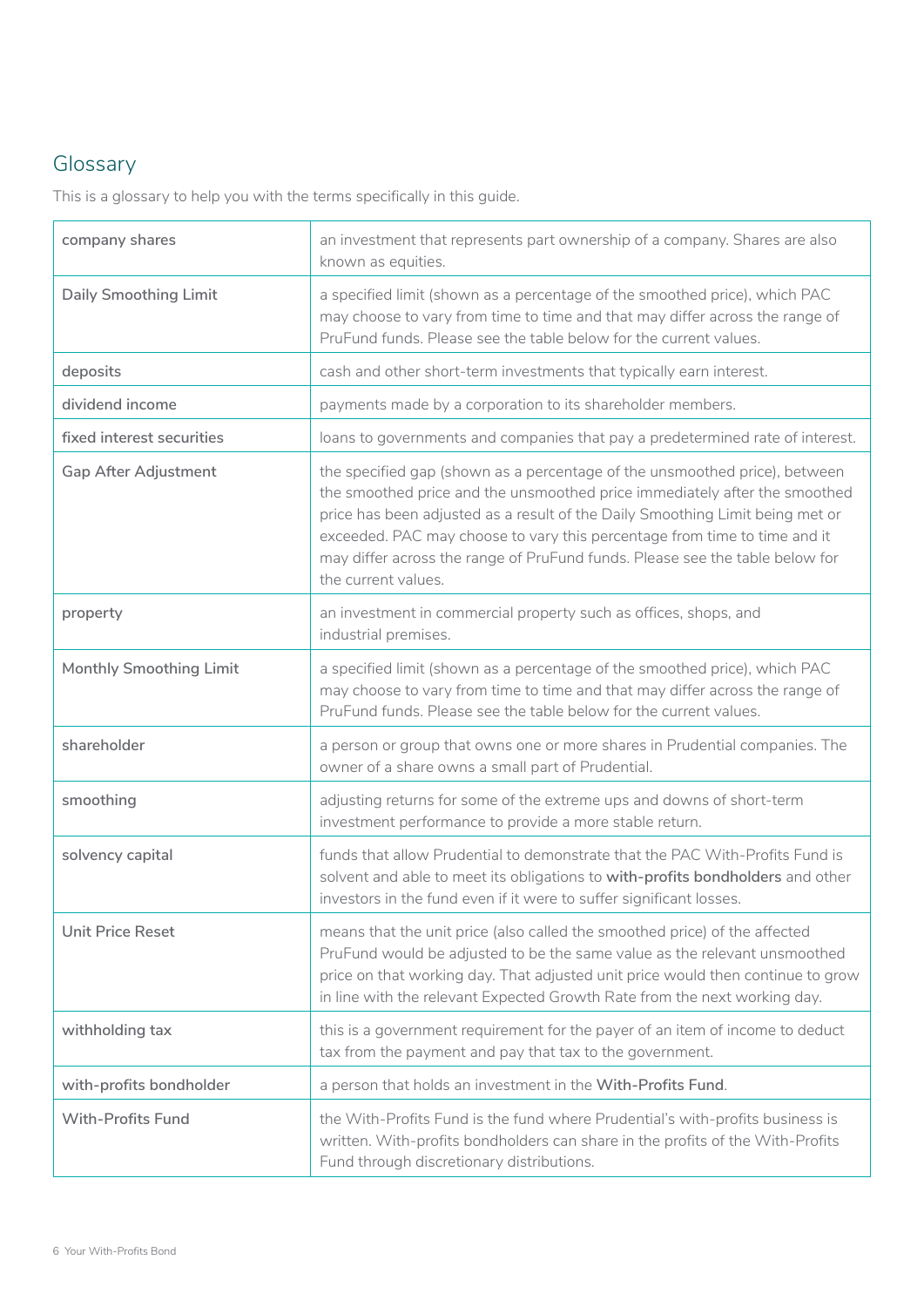|  |  | The individual funds included in the PruFund Range of Funds, and their current smoothing limits, are:                                                                                                                                     |
|--|--|-------------------------------------------------------------------------------------------------------------------------------------------------------------------------------------------------------------------------------------------|
|  |  | $\mathcal{L}_{\mathcal{A}}$ , and a set of the set of the set of the set of the set of the set of the set of the set of the set of the set of the set of the set of the set of the set of the set of the set of the set of the set of the |

| <b>PruFund Funds</b>         | Monthly<br><b>Smoothing Limit</b> | Daily<br><b>Smoothing Adjustment</b> | <b>Gap After Adjustment</b><br>(applies to Daily<br>Smoothing Limit only) |
|------------------------------|-----------------------------------|--------------------------------------|---------------------------------------------------------------------------|
| <b>PruFund Cautious Fund</b> | 4.0%                              | 8.0%                                 | 2.0%                                                                      |
| PruFund Growth Fund          | 5.0%                              | 10.0%                                | 2.5%                                                                      |
| PruFund Risk Managed 1 Fund  | 4.0%                              | 8.0%                                 | 2.0%                                                                      |
| PruFund Risk Managed 2 Fund  | 4.0%                              | 8.0%                                 | 2.0%                                                                      |
| PruFund Risk Managed 3 Fund  | 5.0%                              | 10.0%                                | 2.5%                                                                      |
| PruFund Risk Managed 4 Fund  | 5.0%                              | 10.0%                                | 2.5%                                                                      |
| PruFund Risk Managed 5 Fund  | 5.0%                              | 10.0%                                | 2.5%                                                                      |
| PruFund Planet 1 Fund        | 4.0%                              | 8.0%                                 | 2.0%                                                                      |
| PruFund Planet 2 Fund        | 4.0%                              | 8.0%                                 | 2.0%                                                                      |
| PruFund Planet 3 Fund        | 5.0%                              | 10.0%                                | 2.5%                                                                      |
| PruFund Planet 4 Fund        | 5.0%                              | 10.0%                                | 2.5%                                                                      |
| PruFund Planet 5 Fund        | 5.0%                              | 10.0%                                | 2.5%                                                                      |